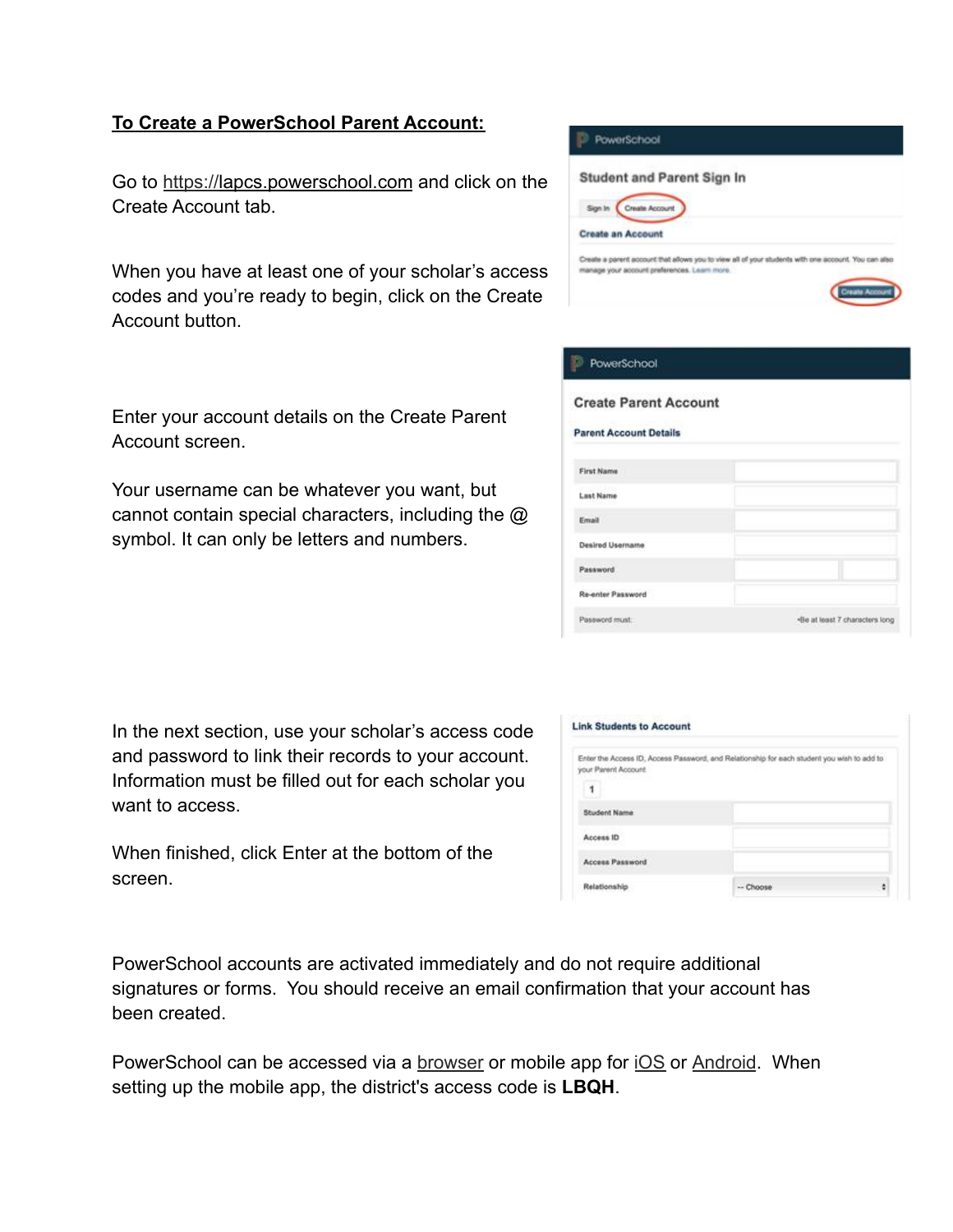## **Para crear una cuenta para padres de PowerSchool:**

Vaya a https://lapcs.powerschool.com y haga clic en la pestaña Crear cuenta.

Cuando tenga al menos uno de los códigos de acceso de su hijo/a y esté listo para comenzar, haga clic en el botón Crear cuenta.

Ingrese los detalles de su cuenta en la pantalla Crear cuenta para padres.

| <b>PowerSchool</b>                                                                                                                                  |  |
|-----------------------------------------------------------------------------------------------------------------------------------------------------|--|
| <b>Student and Parent Sign In</b>                                                                                                                   |  |
| Sign In<br>Create Account<br><b>Create an Account</b>                                                                                               |  |
| Create a parent account that allows you to view all of your students with one account. You can also<br>manage your account preferences. Learn more. |  |
| Accou                                                                                                                                               |  |

Su nombre de usuario puede ser el que desee, pero no puede contener caracteres especiales, incluido el símbolo @. Solo pueden ser letras y números.

En la siguiente sección, use el código de acceso y la contraseña de su hijo/a para vincular sus registros a su cuenta. Se debe completar la información de cada alumno al que desee acceder.

Cuando termine, haga clic en Entrar en la parte inferior de la pantalla.

Las cuentas de PowerSchool se activan inmediatamente y no requieren firmas ni PowerSchool **Create Parent Account Parent Account Details First Name Last Name** Email Desired Username Password Re-enter Password Password must: -Be at least 7 characters long

formularios adicionales. Debería recibir una confirmación por correo electrónico de que se ha creado su cuenta.

Se puede acceder a PowerSchool a través de un navegador o una aplicación móvil para iOS o Android. Al configurar la aplicación móvil, el código de acceso del distrito es **LBQH**.

| your Parent Account.                      | Enter the Access ID, Access Password, and Relationship for each student you wish to add to |  |
|-------------------------------------------|--------------------------------------------------------------------------------------------|--|
| 1                                         |                                                                                            |  |
| <b>Student Name</b>                       |                                                                                            |  |
| Access ID                                 |                                                                                            |  |
| Abraham Antonio<br><b>Access Password</b> |                                                                                            |  |
| Relationship                              | $-$ Choose                                                                                 |  |